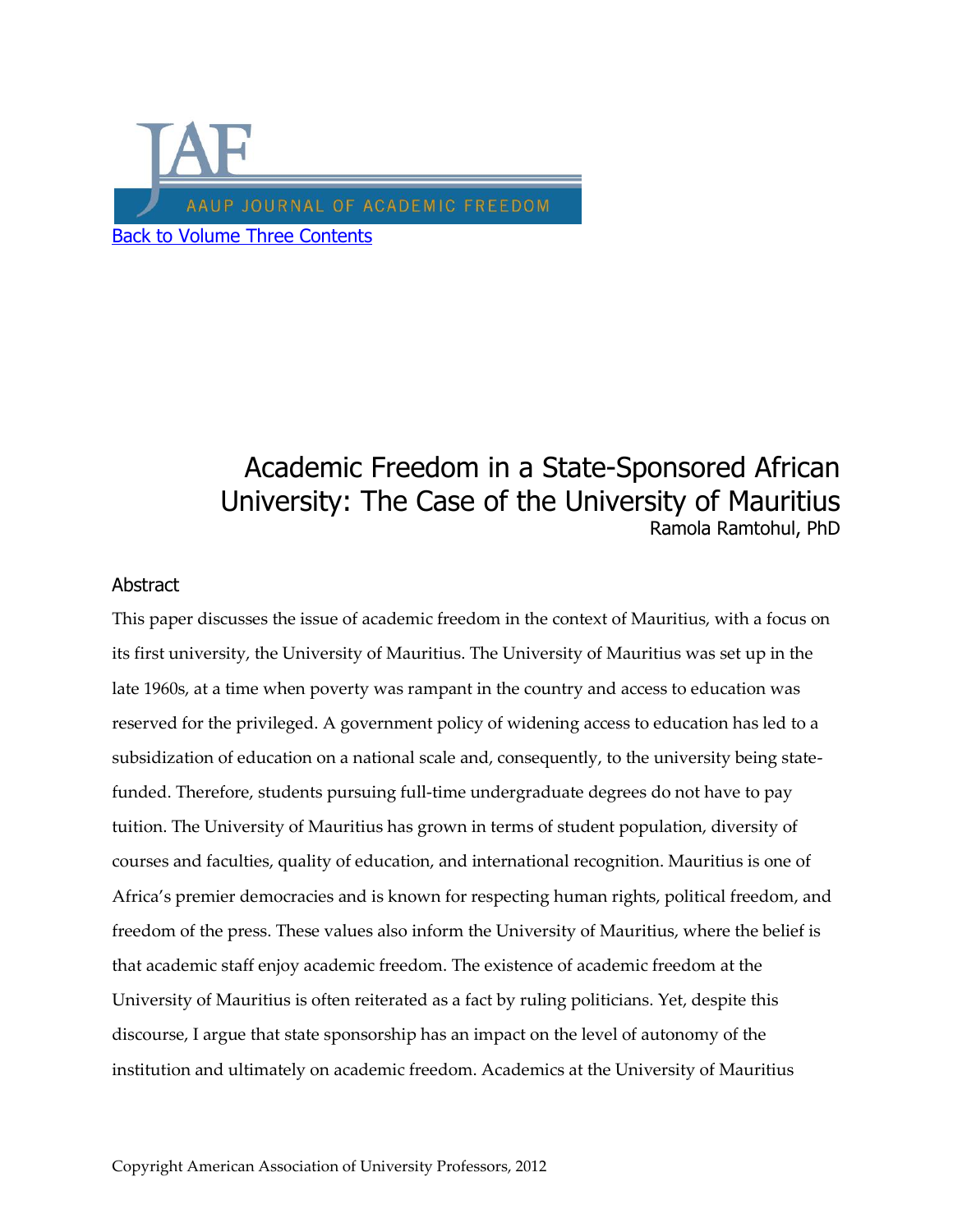benefit from a controlled or closely monitored form of academic freedom. Using qualitative interviews of senior academics as well as documentary sources, this paper analyzes the nature of academic freedom at the University of Mauritius. The paper argues that due to a lack of institutional autonomy, academic freedom operates under a subtle veil of threat in state-funded academic institutions in an African democratic context.

#### **Introduction**

The *Dar es Salam Declaration on Academic Freedom and Social Responsibility of Academics* defines "academic freedom" as "the freedom of members of the academic community, individually or collectively, in the pursuit, development and transmission of knowledge, through research, study, discussion, documentation, production, creation, teaching, lecturing and writing."<sup>1</sup> Academic freedom is unquestionably an integral component of the culture of universities around the world. This paper studies the nature and form of academic freedom in existence at the University of Mauritius, an established public university which is the oldest in Mauritius. Mauritius is one of Africa's most successful and long-standing democracies and a model of democracy and development in the region. Drawing from documentary sources as well as qualitative interviews of senior academics at the Faculty of Social Studies and Humanities, this paper analyzes how academic freedom is experienced at the University of Mauritius, and explores the main threats and constraints to academic freedom in a state-sponsored African academic institution. Following this introductory section, the paper discusses the concept of academic freedom in the developmental context, particularly in African contexts. It then focuses on Mauritius, discussing freedom and democracy in Mauritius and instances of censure which potentially threaten the exercise of academic freedom. The paper moves on to focus on tertiary education in Mauritius and at the University of Mauritius, discussing institutional autonomy, social responsibility, and the practice of academic freedom at this institution of higher learning.

# African Experiences of Academic Freedom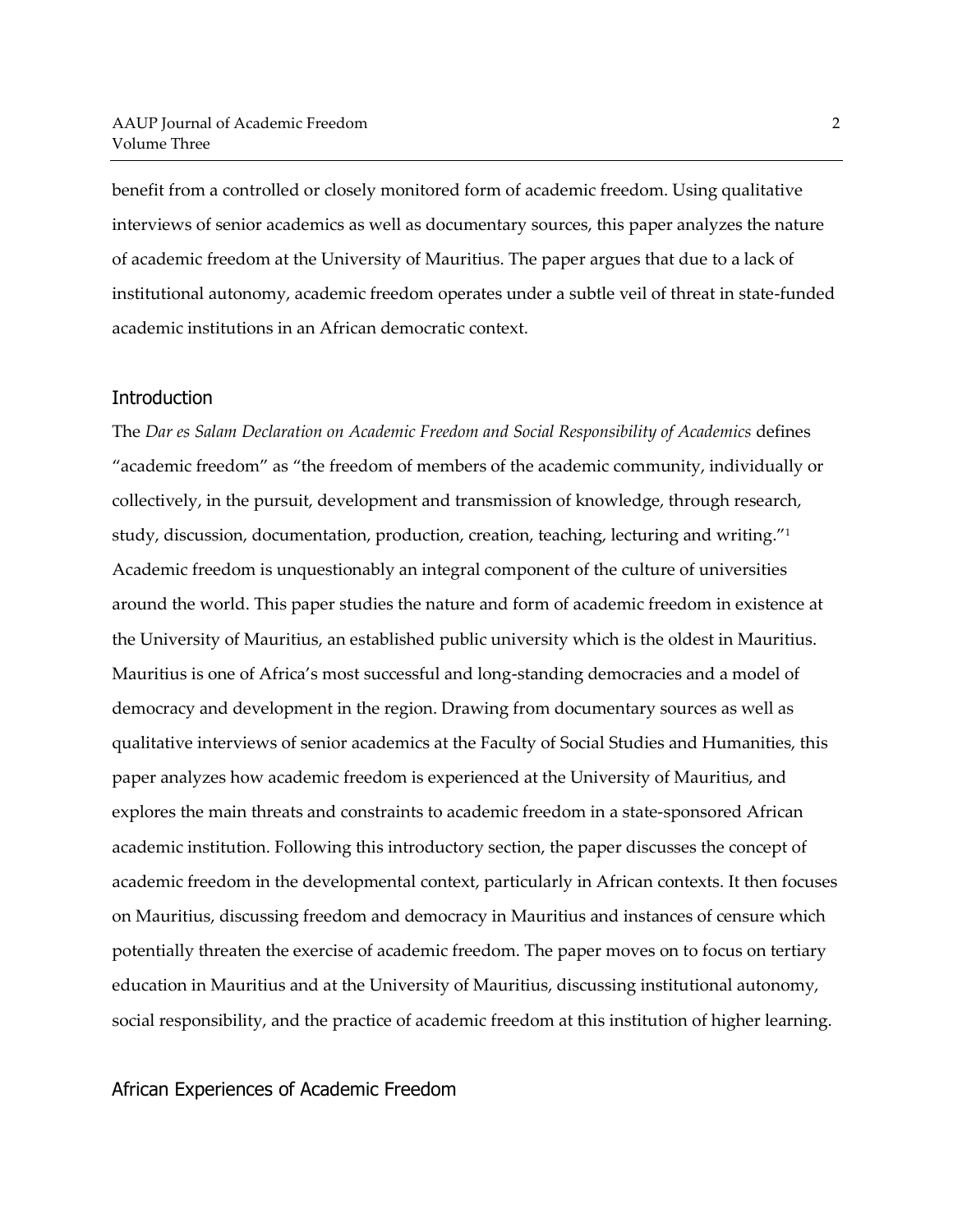On the African continent, prior to the recent wave of privatization, most universities were founded, financed, and controlled by the postcolonial developmental state. 2 In dictatorial states, university campuses became arenas of regular confrontation between governments, academics, and students.<sup>3</sup> The struggle for academic freedom bore close resemblance to the struggle for "citizenship" where members of the academic community, either individually or collectively, were engaged in a struggle for rights and democracy within the academy as well as in the broad politics within which the academy was located.<sup>4</sup> Such struggles have formed part of the broader struggles for human rights, freedom, and democracy in African contexts, especially where military rule and authoritarian regimes have led to direct state repression. Academic criticisms of the state were framed in an anti-nationalist and anti-developmentalist terms.<sup>5</sup> This led to repression, the deployment of security forces on campuses, confrontation with students and staff, and the closure of several campuses on the continent.<sup>6</sup>

The economic crisis led to severe budgetary austerity with structural adjustment policies that curbed state spending on social services, including education, and limited the funding available to most African universities. Academic facilities including libraries and research facilities were on the verge of collapse, teaching materials were scarce, and classrooms were overcrowded and poorly equipped. The crisis led to increasing administrative regulation and political repression of the academic community and ultimately to a mass exodus of African intellectuals to universities overseas.<sup>7</sup> The lack of adequate public funding is a major obstacle for higher education development and an indirect obstacle to academic freedom.<sup>8</sup> Moreover, the demands of academic careers have proliferated to the point of becoming incompatible with time for the research and reflection that are essential to high quality intellectual production. Hence, according to Mama, within universities, the professional role of academics has gradually become more diverse to include other functions such as administration, often in the name of efficiency. The lack of funding and development of new technologies have fuelled the assumption that support staff can be reduced in the name of efficiency as administrative duties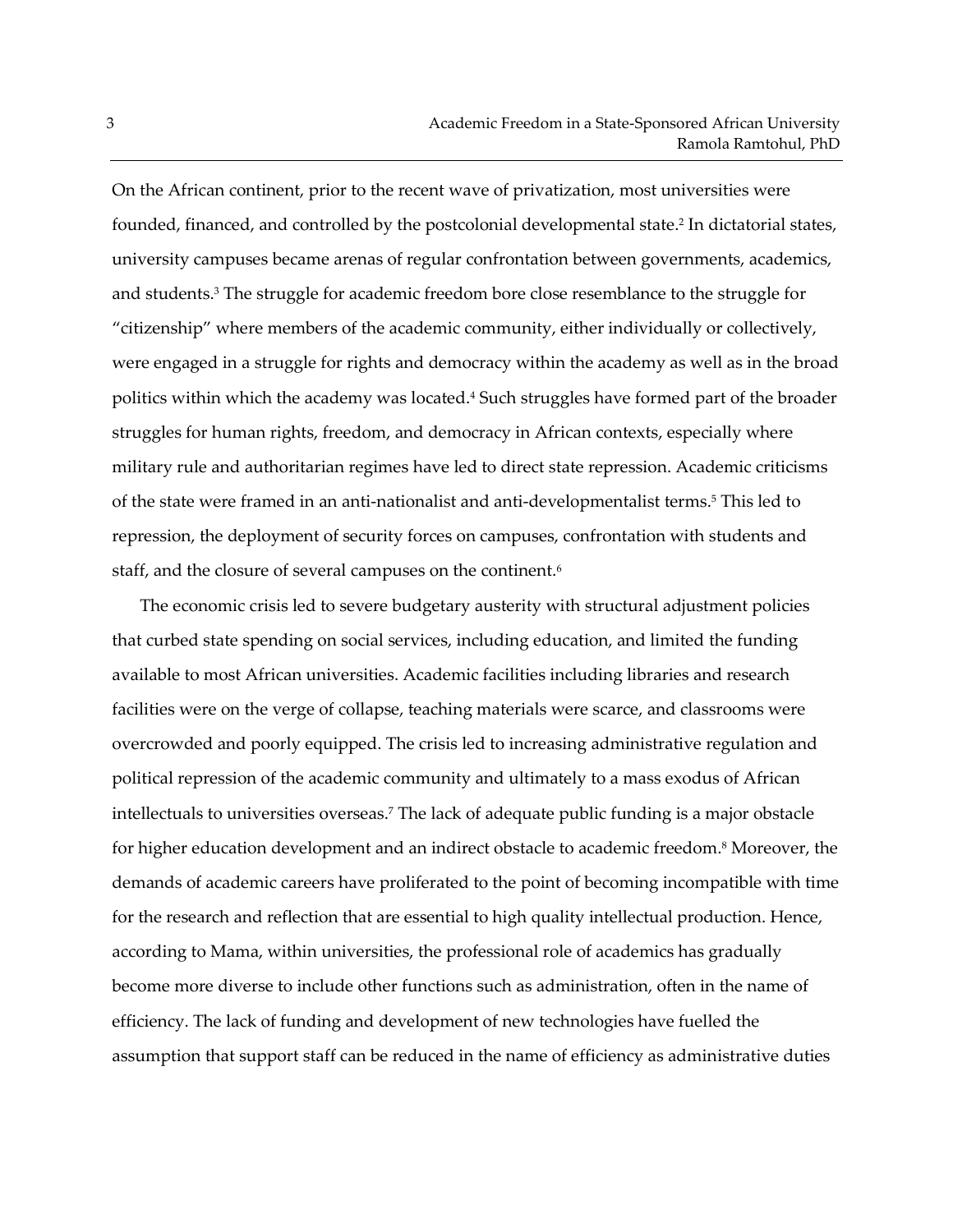are increasingly loaded on academic staff. Such additional demands deplete the time and energy available for teaching, research, and knowledge production.

In Western traditions, academic freedom tends to be defined negatively, in terms of institutional autonomy from external intervention especially by the state and individual autonomy of academics from administrators. In African traditions, however, the emphasis has been on both negative and positive rights, and on institutional autonomy and social responsibility. <sup>9</sup> The broad definition of academic freedom focuses on the right of academics to be free from external constraints in teaching and research and to freely criticize their institutions.<sup>10</sup> Academic freedom has been linked with a range of academic policies, including university autonomy, departmental self-administration, and tenure. Moreover, academic and intellectual freedoms have been threatened or curtailed for the same reasons as human rights, and often in the same places and by the same authorities and institutions.<sup>11</sup> Academic freedom has been justified by claims that it is necessary for the pursuit of truth for the general benefit of society, including immediate advantages derived from scientific discovery, technological innovation, and creative work.<sup>12</sup> Academic freedom is also considered essential in protecting societies against undemocratic acts and abuses by preserving universities as institutional sanctuaries of free thinking.<sup>13</sup> Yet another argument in favor of academic freedom is that it is central to universities' missions to foster individual autonomy.<sup>14</sup> In many instances however, academic freedom has been employed as an excuse for abusive behavior and irresponsible acts on the part of some academics, including non-fulfillment of contractual obligations and responsibilities.<sup>15</sup> While academic freedom is specifically intended to foster the free exchange of ideas within a community of scholars, it also requires a sense of responsibility and respect for ethics.

While academic institutions are in principle designed to propagate knowledge and stimulate research, Tamale and Oloka-Onyango note that this often does not reflect the reality, as these institutions are often crippled by serious structural and ideological impediments.<sup>16</sup> Arblaster observes that while academic freedom and academic democracy go hand in hand,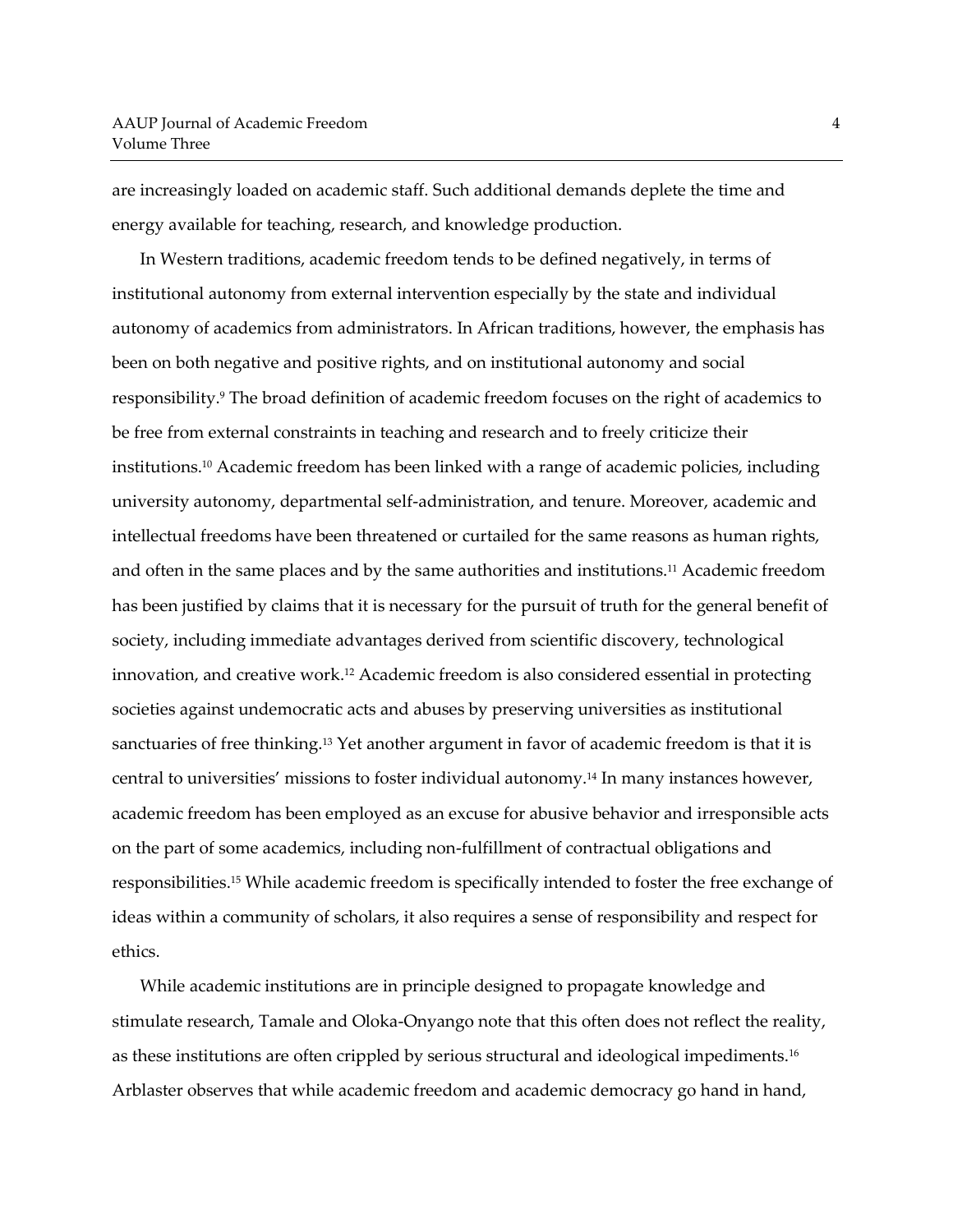threats to academic freedom derive from the authoritarian structures of educational institutions.<sup>17</sup> A contradiction arises when a society and its institutions advertise themselves as free and democratic and yet tolerate a high degree of authoritarianism within major institutions. In this context, Tamale and Oloka-Onyango contend that academic freedom is positioned both *between* the state and educational institutions, as well as *within* those institutions. Zeleza nevertheless notes that although the context and content of the challenges to academic freedom differ between countries, they all center on the challenges of institutional autonomy, ideological controls, internal governance, and intellectual authority.<sup>18</sup> He further notes that the forces that seek to erode academic freedom emanate from the state, capital, civil society, and the academy itself, where transformations are often driven by globalization. In Western democracies, the public prosecution of academics who express unpopular or unorthodox views has been rare, yet it is not unusual for pressures and threats to be directed at those who challenge received wisdom, institutional authority, reflect the wrong ideological orientation.<sup>19</sup>

The above discussion has highlighted the main definitions of academic freedom and the constraints experienced on the African continent. The paper draws from the themes raised in this review, focusing on academic freedom in terms of institutional autonomy, freedom from external constraints on teaching and research, and freedom to criticize university institutional or governmental policy. The main constraints on academic freedom include financial resources, bureaucratic bottlenecks, and overloading academics with administrative duties. These issues will be discussed in the Mauritian context in the subsequent sections of the paper.

#### Democracy and Freedom in Mauritius: A Brief Introduction

Mauritius is a small island of 720 square miles, located in the southwestern Indian Ocean with a population of approximately 1.2 million inhabitants. It is one of the three small islands collectively called the Mascarene Islands. Mauritius lies on longitude 57 east of the Greenwich Meridian and its latitude ranges from 19°58 ' to 20°32 ' in the Southern Hemisphere, just north of the Tropic of Capricorn. The island of Mauritius has experienced successive waves of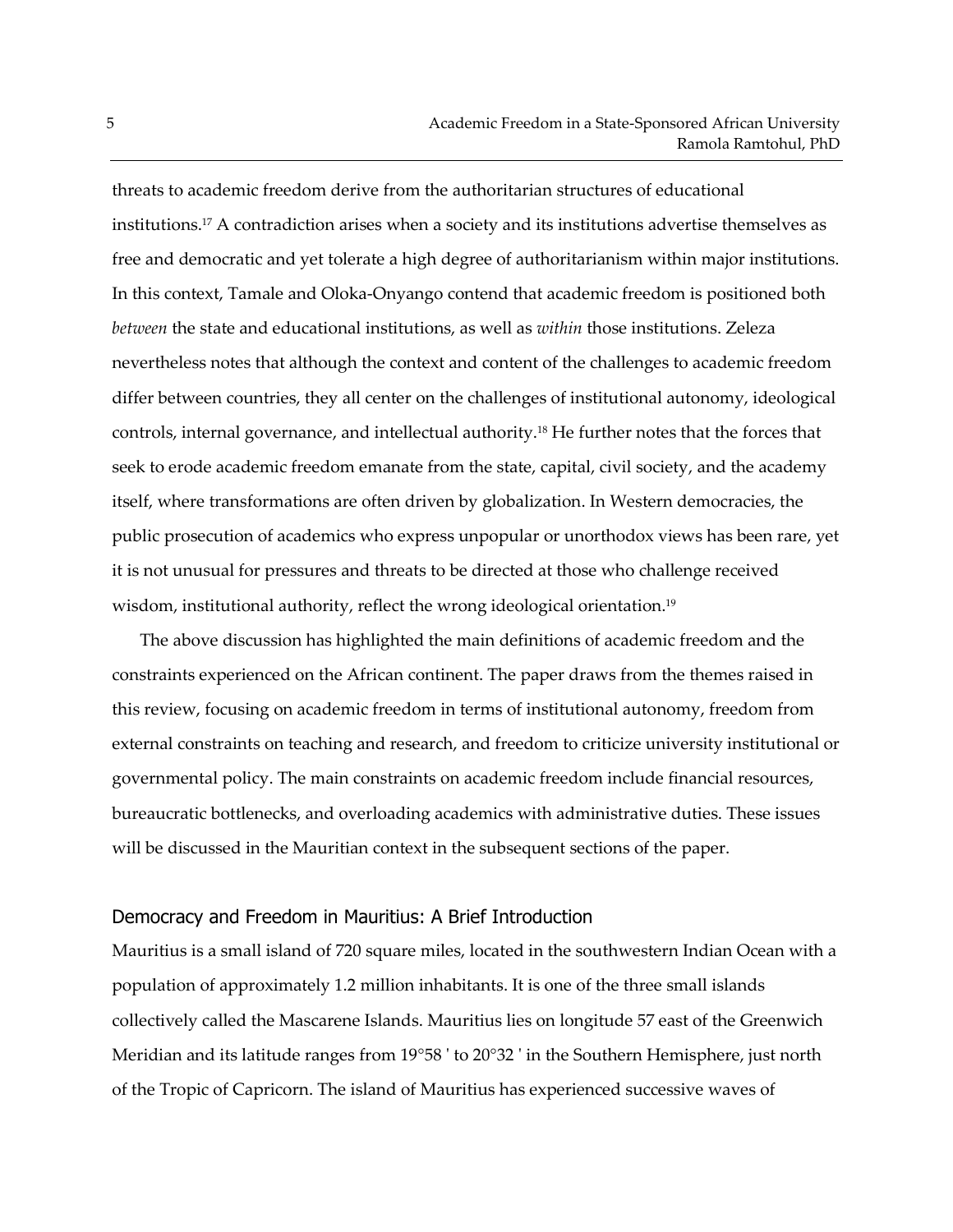colonizers from the Dutch to the French and finally the British. The French played a highly significant role in the history and development of Mauritius, initially as settlers and then as a local dominating group. Mauritian society is plural and multi-ethnic with the population presently made up of different groups. <sup>20</sup> Class and ethnic divisions in the population of Mauritius are very pertinent.

Mauritius gained political independence in 1968 and became a republic within the commonwealth in 1992. Compared with most South African Development Community (SADC) countries, Mauritius has a long tradition of democratic governance since independence. From the perspective of a small developing country endowed with limited resources, Mauritius has made commendable progress. Mauritius ranked seventy-second in the 2010 *Human Development Report* with a Human Development Index (HDI) value of 0.701<sup>21</sup> putting the country at "medium human development" level.<sup>22</sup> The post-independence government introduced a comprehensive welfare package that included free education and health services, universal pension, and a subsidized food scheme. Mauritius also resisted pressures from the International Monetary Fund and World Bank to scale down welfare benefits, in order to maintain social cohesion in its plural society. The state currently offers free public transportation to full-time students and the elderly. The maintenance of the welfare state led to a rise in literacy rates for girls and the country has almost eradicated illiteracy. 23

Mauritius is known for its sustained political stability and its ability to preserve basic democratic rights for every citizen in a society consisting of different religions, ethnic backgrounds, and languages. There has also been reference to the "Mauritian Miracle" with Mauritius being considered as a model of development. <sup>24</sup> Mauritius has maintained a democratic system of government and is now a republic within the commonwealth. Freedom House<sup>25</sup> designated Mauritius as being "free" and assigned the island a rating of one out of seven for political rights and two out of seven for civil rights.<sup>26</sup> The constitution guarantees freedom of expression and the press freely expresses criticism of the government and opposition parties without fear of retribution. The Mauritius Broadcasting Corporation, which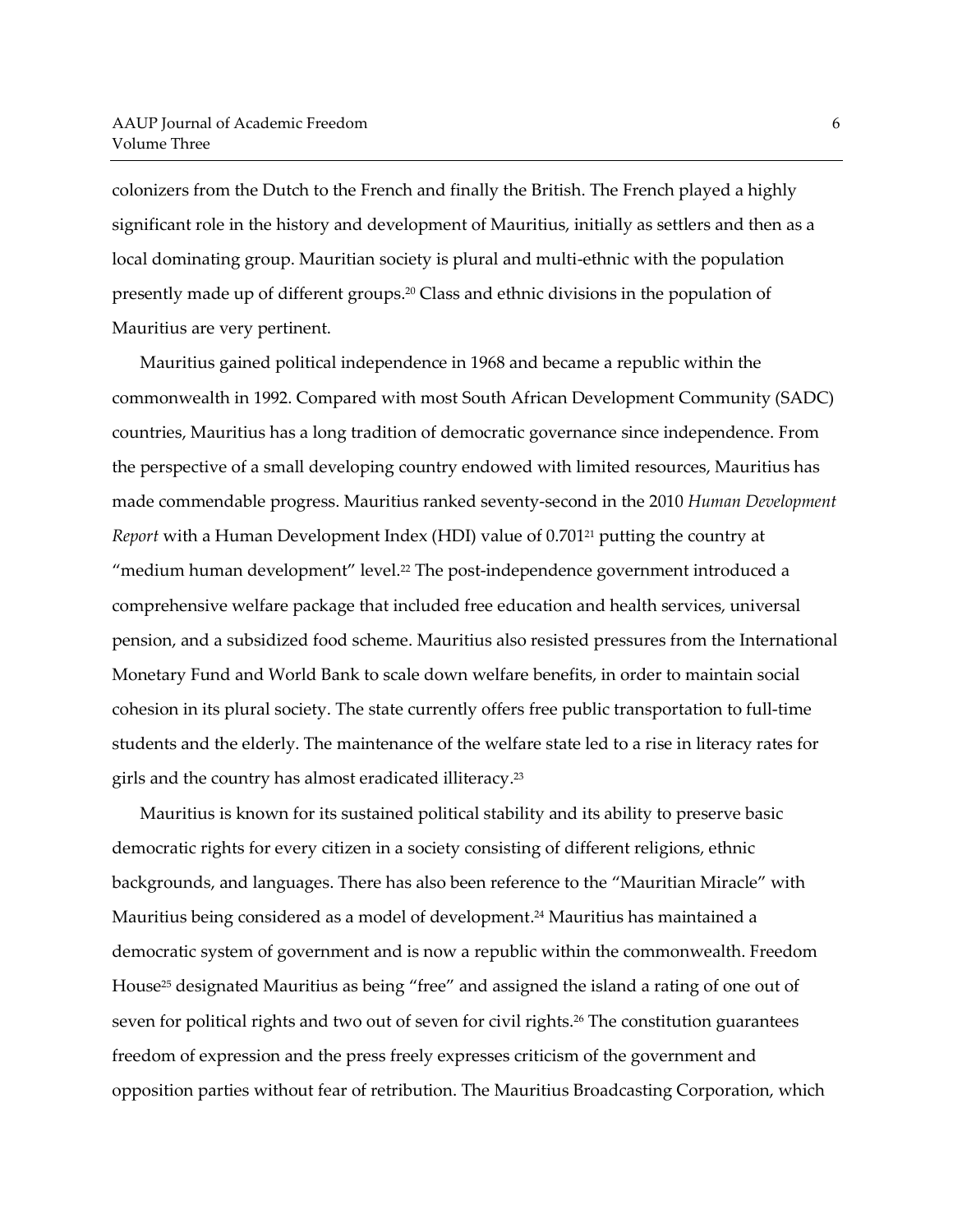provides the local television and some of the radio stations, is state-owned and has a progovernment bias. There are nevertheless three private radio stations<sup>27</sup> which adopt a more critical view of government policy. There have, however, been recent threats from the prime minister to the press, warning about instilling more severe media laws. Government officials have also been using libel laws to suppress media criticism of political leaders and a few newspaper editors have been arrested as a result of the articles they wrote. These articles mainly questioned governmental policy and official statistics.<sup>28</sup> The rule of law and justice are nonetheless respected and the editors were released on bail on the same day.

In its 2008 report, Freedom House noted that freedom of religion was respected in Mauritius, as was academic freedom and freedom of assembly and association. It is in fact rare for the Mauritian government to censor news, publications, or the Internet. However, there have been a few cases of censorship in the country, pertaining mainly to political and religious sensitivities. Politics and religion remain highly sensitive areas in Mauritius and governments hesitate to take unpopular decisions. Salman Rushdie's book *The Satanic Verses* was banned in Mauritius in 1989 by the then-prime minister. The owner of Bookcourt, a major bookstore in Mauritius, was arrested and fined in June 2008 because copies of Rushdie's book were available in his bookstore. In 1994, Mauritian author Linsey Collen's book *The Rape of Sita* was banned with the support of the then-prime minister following pressure from Hindu fundamentalist groups who were unhappy with the title of the book since "Sita" is the name of a Hindu deity. Although the contents of the book did not concern any religion or the Hindu goddess Sita, it was still banned. Such forms of censorship send a strong message to academics and other writers who might wish to write or speak out on religion or any injustices caused by religious groups. This state of affairs also indicates that religious groups in Mauritius have a strong political lobby. Another case of censorship took place in November 2007 when access to the social networking website Facebook was closed for several hours by government authorities because of the usurpation of the current prime minister's identity and criticisms of him that had been uploaded on the site. While usurpation of a person's identity is indeed an illegal act,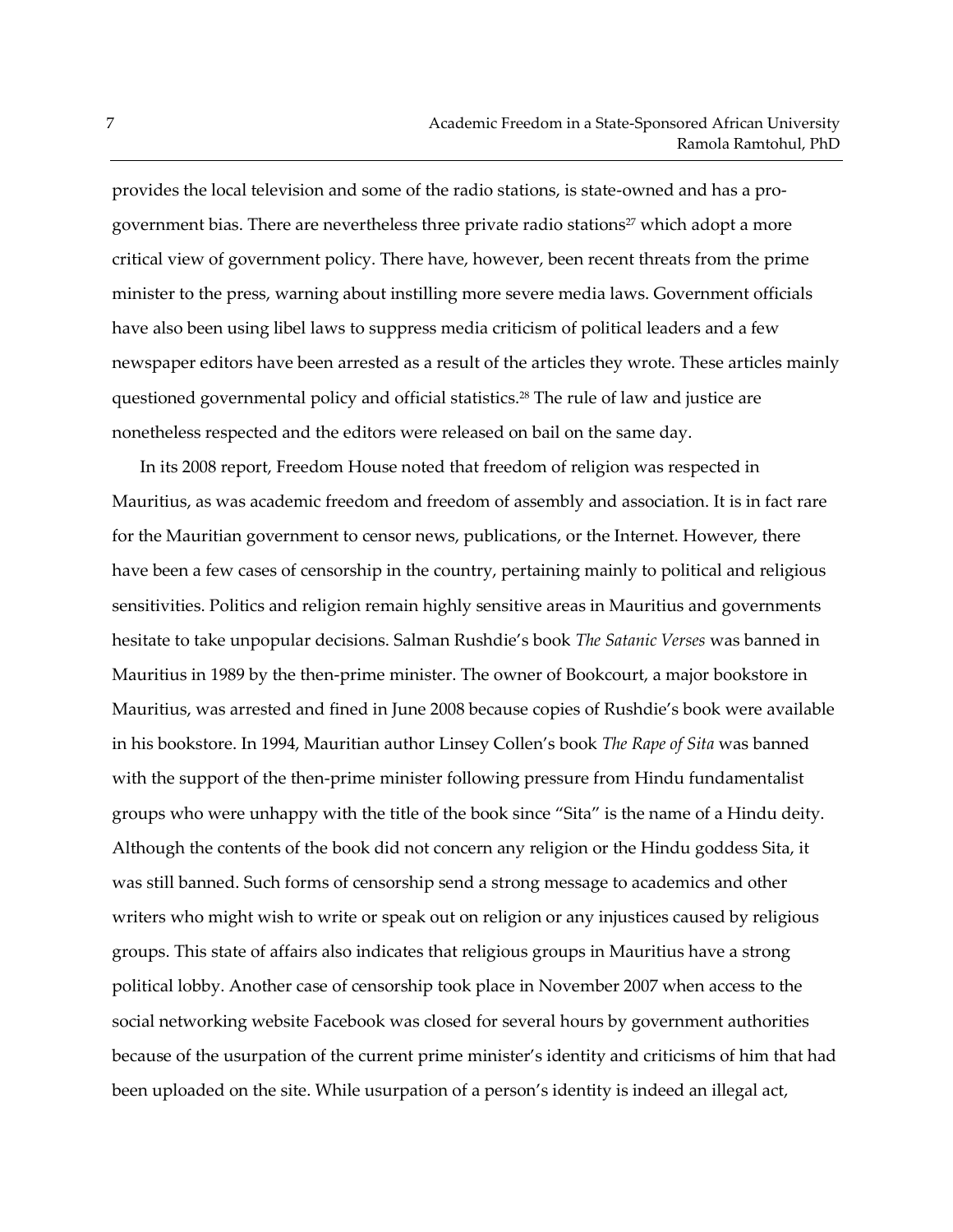denying the whole country access to the social networking site reflects a relatively strong sense of censorship for political purposes, when such critiques could have been dealt with through alternative and more democratic means.

Mauritius therefore presents itself as an African state which respects human rights, freedom, and the rule of law, as there are no records of any form of abuse of these rights on the part of the state. Yet, as illustrated above, subtle threats to freedom of expression do exist, especially with regard to criticisms of ruling political parties and their leaders as well as religious groups in the country. This state of affairs carries the potential to inhibit or discourage overt criticism or critical analysis of state institutions and government policy, as well of religious groups and their activities, and represents a threat to freedom of expression, including academic freedom.

#### Tertiary education in Mauritius

Mauritius follows the British educational system and Mauritian students still write British exams, namely at the O and A levels. Since independence in 1968, the government has embarked on a strategy of widening access to education with the establishment of primary schools in remote areas and the construction of more girls' schools all over the island. In 1976, the state decided to sponsor secondary education, thereby increasing the enrollment of students at the secondary level. This policy had a gendered impact as well since most girls had been previously denied access to secondary education by conservative and low income families. In 1988, university fees were abolished for full-time undergraduate courses at the University of Mauritius, which was the only state university in existence at that time. This policy measure rendered tertiary education more accessible to the lower income groups and to girls as well.

The Mauritian government aims to transform Mauritius into a regional knowledge hub to serve the region and as a center for higher learning and excellence. Two major state institutions currently oversee the tertiary education sector in Mauritius: (1) the Ministry of Tertiary Education, Science, Research and Technology and (2) the Tertiary Education Commission (TEC). The Ministry of Tertiary Education, Science, Research and Technology is a relatively new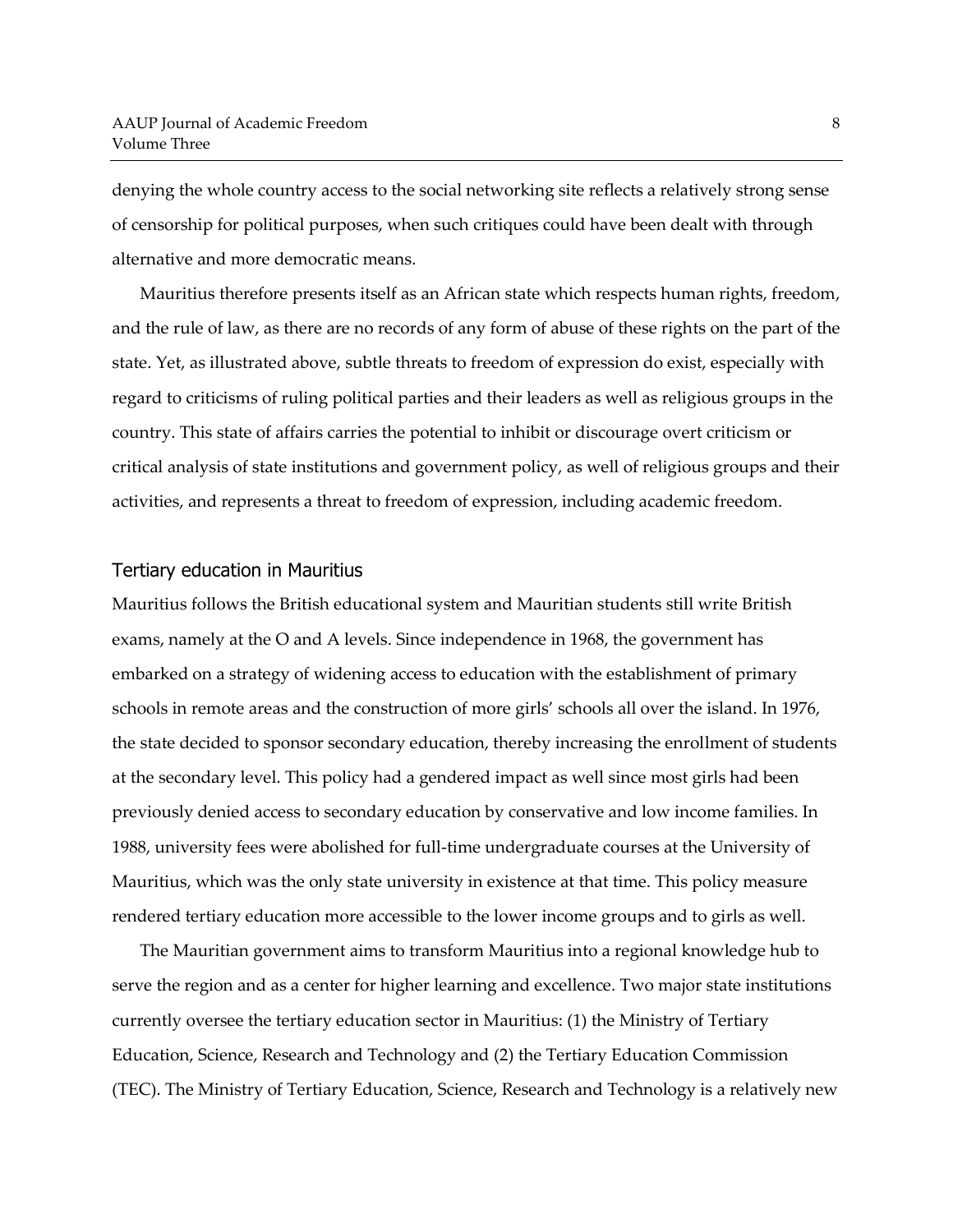ministry which was set up following the last general elections in 2010. The national priority of the government is to increase enrollment in higher education. The Gross Tertiary Enrolment Ratio (GTER) has risen from 20 percent in 2003 to 46.9 percent in August 2010 (Ministry of Tertiary Education, 2010). The government aims to improve access to tertiary education to attain 72 percent GTER by 2015 and to make tertiary education more widely available to the population by including late night and weekend classes. It also plans to attract renowned tertiary education institutions to the island and has as its goal one graduate per family. Furthermore, the Ministry of Tertiary Education plans to attract 100,000 foreign students by the year 2020. These plans have been critiqued as being too ambitious since the tertiary education institutions in Mauritius do not have accommodation facilities for foreign students and public transportation becomes scarce after six in the evening, rendering it difficult for students to attend evening lectures. Also, there needs to be greater planning to upgrade existing infrastructure of the existing tertiary education institutions before substantially increasing the intake of students.

The Tertiary Education Commission (TEC) has been mandated to promote, plan, develop, and coordinate post-secondary education in Mauritius. It oversees the functioning of tertiary education institutions and is responsible for allocating public funds to the tertiary institutions under its purview. The TEC also monitors the use of these funds to ensure accountability and optimum use of resources. Since 2005, the TEC has been given the task of implementing a regulatory framework which would ensure the quality of post-secondary education, as well as to determine the recognition and equivalence of post-secondary qualifications (Ministry of Education, Culture and Human Resources, 2008). Thus, the TEC registers private tertiary educational institutions and universities and accredits their programs. The TEC also advises the Ministry of Tertiary Education, Science, Research and Technology on policy issues pertaining to tertiary education.

Mauritius now has a total of sixty-one tertiary educational institutions, both public and private. <sup>29</sup> In addition to the publicly funded institutions, there are fifty private educational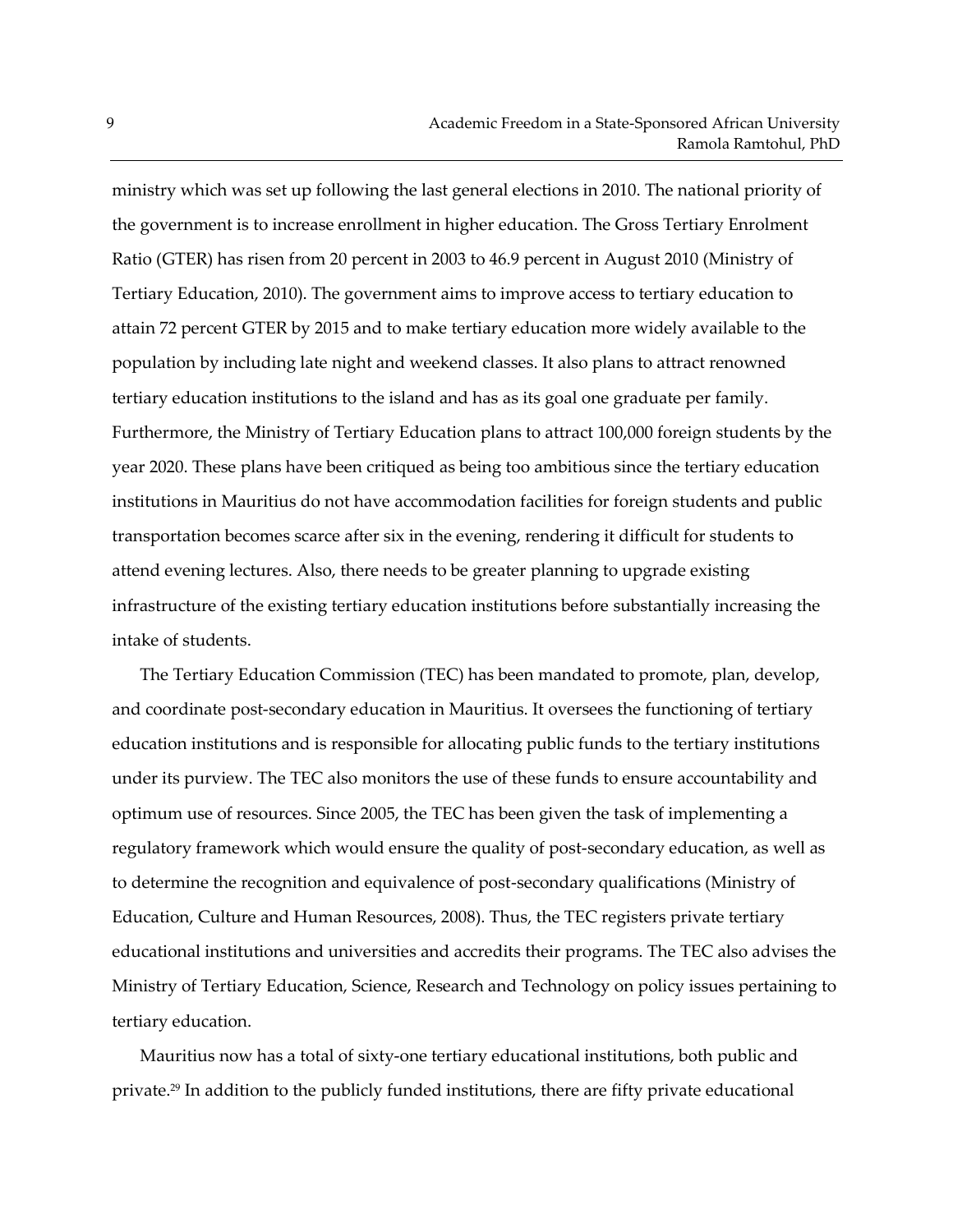institutions and seventy-six awarding bodies that deliver courses at tertiary level in the country. These courses are mainly concentrated in high-demanded areas such as information technology, law, management, accountancy, and finance. Whereas some provide all levels of tertiary education in a range of disciplines, others center their activities on a few selected disciplines mainly at undergraduate levels. Within the public sector, the country has seven tertiary education institutions. These include two universities—the University of Mauritius (UOM) and the University of Technology Mauritius (UTM). <sup>30</sup> The other tertiary education institutions in the public sector are the Mauritius Institute of Education (MIE), <sup>31</sup> the Mahatma Gandhi Institute (MGI), <sup>32</sup> the Mauritius College of the Air (MCA), <sup>33</sup> the Rabindranath Tagore Institute (RTI), and the Fashion and Design Institute (FDI). Apart from UTM which charges tuition fees to students, the other publicly funded tertiary education institutions do not charge fees on the full-time programs offered. The budget of these institutions is largely financed through the Government Recurrent Grants and the tuition fees that they charge for part-time courses carry a high subsidy element.<sup>34</sup> The government is also setting up a third university, the Open University of Mauritius (OUM). The OUM will promote access to tertiary education through a mixed mode of open and distance learning and face-to-face interaction, with the aim of providing opportunities for non-traditional learners as well as enabling lifelong learning for adults wishing to pursue further studies.

### The University of Mauritius

The origins of the University of Mauritius (UOM) date back to British colonial times in 1924 with setting up of the College of Agriculture. It became established as a university in 1965 and currently dominates the tertiary education sector locally. The state played a major role in the creation of the University of Mauritius. The University of Mauritius initially had three schools: Agriculture, Administration, and Industrial Technology. It has since expanded to comprise five faculties: Agriculture, Engineering, Law and Management, Science, and Social Science & Humanities. The University of Mauritius also has a Centre for Medical Research Studies, a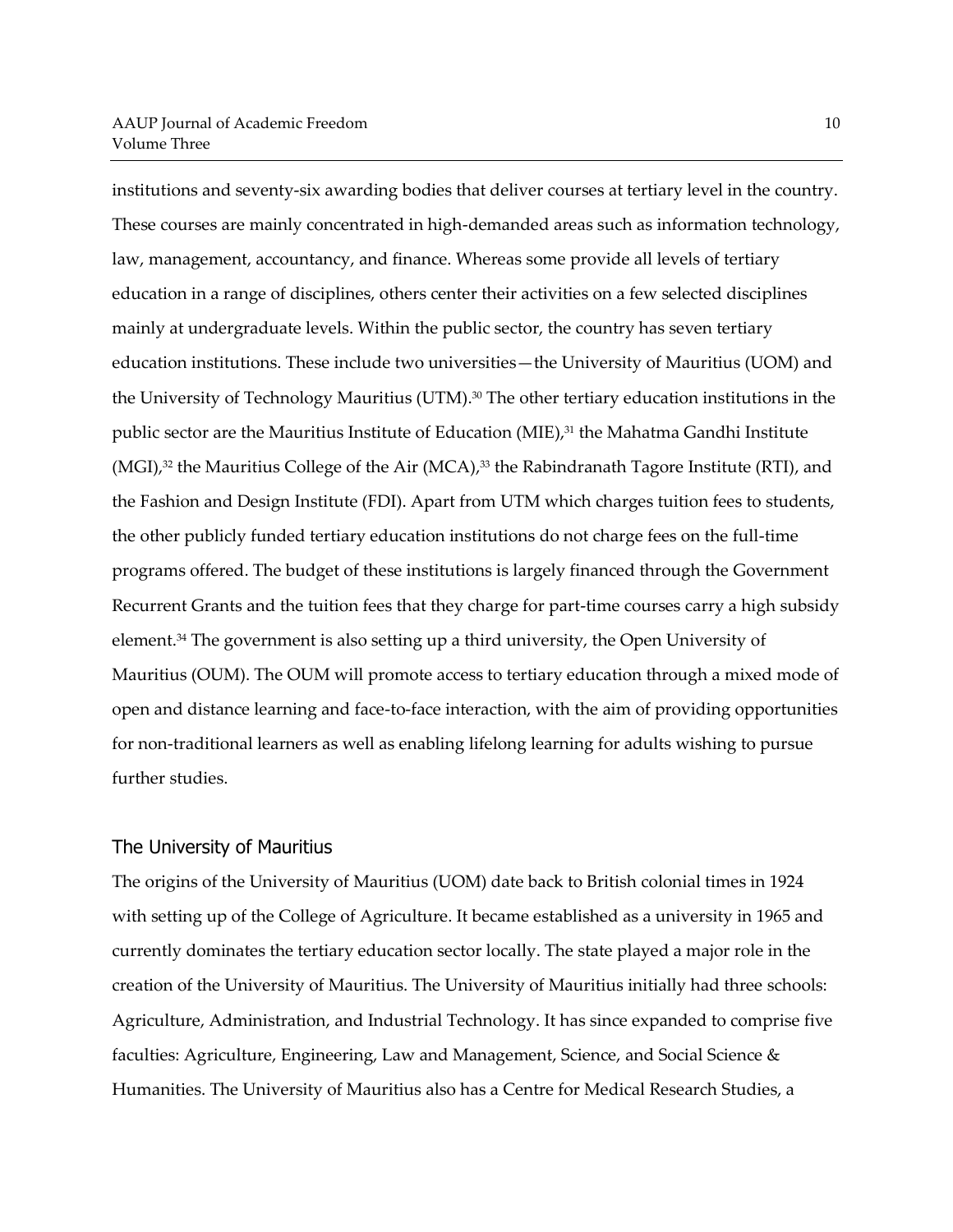Centre for Distance Education, a Centre for Information Technology and Systems and a Consultancy Centre. The UOM currently has a student population of approximately 12,000 and offers undergraduate and postgraduate courses up to a doctoral degree. Like many state universities on the African continent, the University of Mauritius was deliberately designed to help Mauritius overcome the developmental crisis of the time by providing training facilities largely on an in-service, non-graduate basis—in technology, administration and agriculture, while conducting research of an applied nature in consultation with government departments.<sup>35</sup> In fact, Manrakhan states that since the University of Mauritius had been designed and set up to help the development of the country through strict investment criteria, it was required to collaborate closely with government, the private sector, and other entities.

In 1988, the government passed a law introducing free education at the University of Mauritius for full-time undergraduate students. Tuition fees are nevertheless charged to students who follow courses on a part-time basis as the part-time courses have been designed for individuals who are already employed. The main source of current funding for the university, accounting for 85 percent of total funding, is the government. On this issue, Baichoo *et al*. highlight the fact that most of this funding is, however, absorbed by running costs of the institution, leaving relatively little for academic improvement and development. The university only generates 15 percent of its total funds, mainly through consultancy, student fees and renting of premises.<sup>36</sup> Moreover, almost 75 percent of the student population is enrolled in full time courses for which fees are not charged. The revenue generated from these students is restricted to registration, examination, and library fees. The part-time, fee-paying courses generate the bulk of revenue for the university.

The university is hierarchically structured with an independent governing council at its apex. This is a high-level committee deals with all matters relating to administration, finance, and general policies. Most members of council are appointed by or through the government and are drawn from the legislature and other walks of public life, except for those who are appointed from within the university and are university staff. Next in hierarchy is the senate,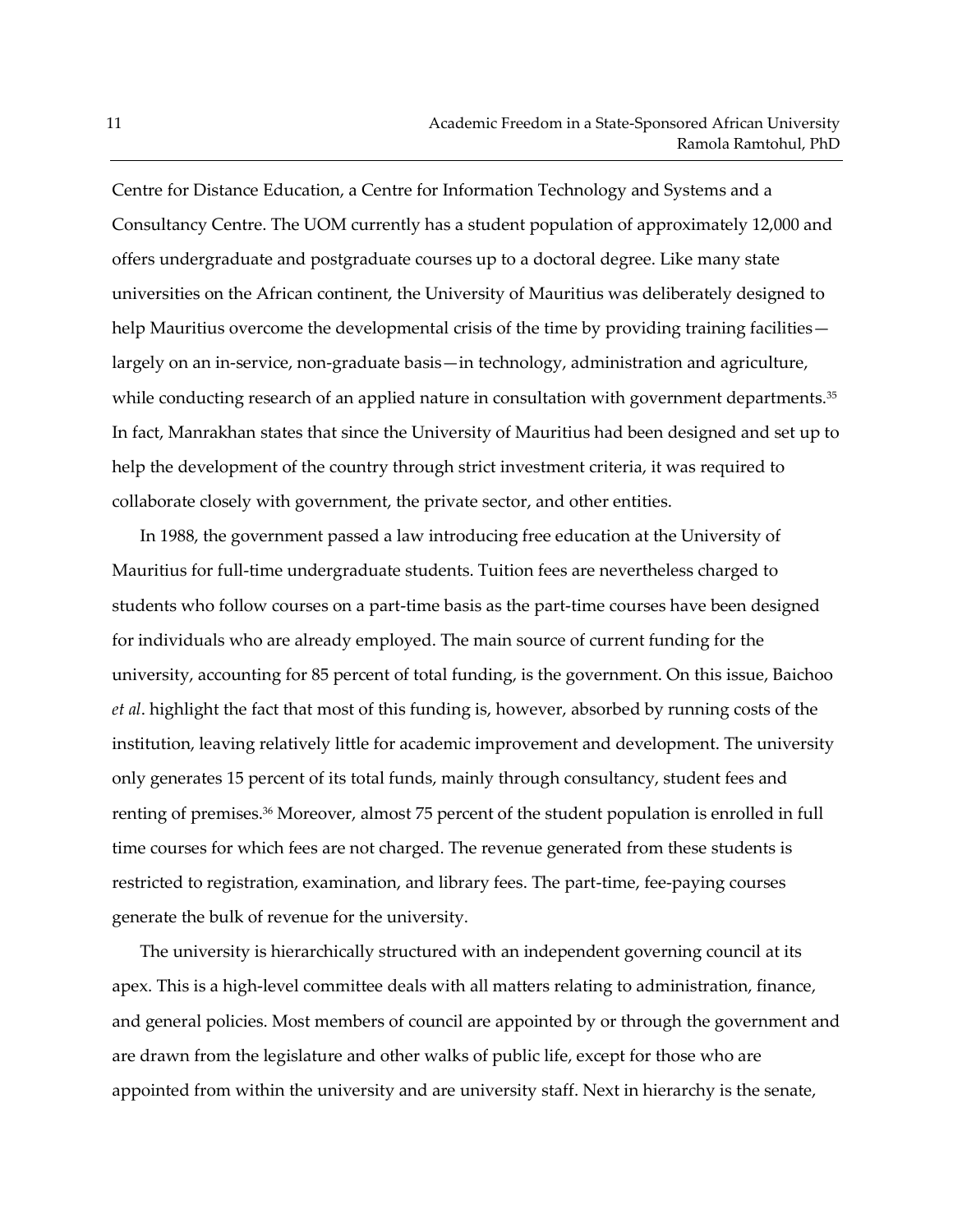which is responsible for the academic management of the university. Academics predominate on the senate, irrespective of academic status. The structure of the UOM is nonetheless very authoritarian with major decisions made by top management, with hardly any consultation of academic staff and students prior to decision-making. Most academics are members of the University of Mauritius Academic Staff Union (UMASU). The mandate of UMASU is to safeguard the rights of academic staff. Students are grouped into a student union, geared to safeguard their rights.

Academic staff are required to undertake a minimum of 270 hours of teaching per academic year as well as to perform a growing volume of administrative duties. There is growing frustration among academic staff as they complain of burnout and lack of time for research due to the heavy teaching and administrative work requirements. This state of affairs has slowed down knowledge production and the UOM has become known as a "teaching university." In fact, although research features as a crucial component of the core mission of the UOM and forms part of academic staff duties, the research output of the university is still relatively low. A pertinent example is the recent research week organized by the UOM (mid-February 2010) which saw a very low participation and interest on the part of the bulk of academic staff of the university. The UOM has recently introduced a number of incentives to encourage research, namely the recruitment of research assistants, provision of research funds for recurrent and capital expenditure, partial funding for participation in conferences, and financial support for overseas research partnerships.<sup>37</sup> However, funds available to the university for expansion, research, and development are not sufficient.

The government, through the Tertiary Education Commission, has been restricting the availability of state funds to the UOM, arguing that the university has been generating funds on its own. Furthermore, government policy of increasing access to tertiary education has led to an increase in student intake at the university. In 2007, the severe budgetary constraints faced by the UOM led to a policy of austerity which required new arrangements for large cohorts of up to 300 students in certain lectures and a new policy for final year undergraduate students to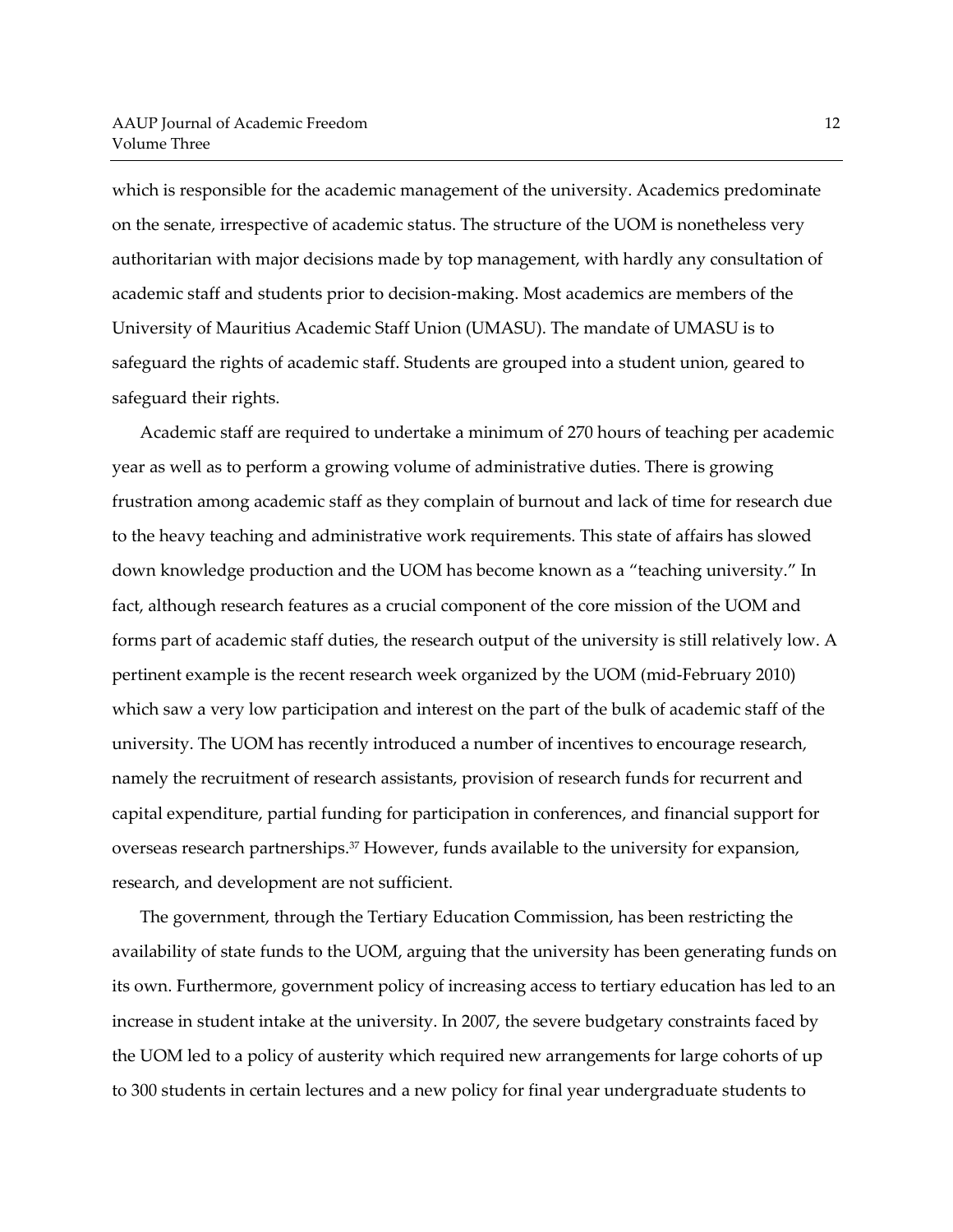undertake their dissertations as group work instead of individual work as had been the practice. This implied fewer dissertations for academics to grade and would have been less costly to the university, as academics would have to be paid for each additional dissertation supervised over and above the minimum of five. This proposal was rejected by both the students and academics, and the students of the UOM went on strike to protest against the new dissertation policy. They also protested against attending lectures in secondary schools because of the lack of space on the main campus and the large number of students per course. Following the strike, the decision to introduce group dissertations was reversed and lectures were no longer held in secondary schools. Students also went on strike in 2008 to protest against the university board's decision to increase the admission fees by 20 percent. The student union protested the fact that it had been excluded from decisions on the fees increase. The student union also criticized the policy of increasing the enrollment, because it was causing an overcrowding of classes and affecting the quality of education at the university.<sup>38</sup> The vice chancellor at that time, Indur Fagoonee, explained that these changes were caused by the difficult financial situation of the university and the fact that the Ministry of Education had not permitted the university to introduce proper tuition fees. Following the student protest, admission fees for new students were increased and the fees of current students were left unchanged.

The problem of funding and overdependence on the state puts the UOM in a tight situation which curtails its autonomy and affects the quality of research, teaching, and ultimately academic freedom through knowledge production and expression of ideas. The very bureaucratic structure of the institution and burdening of academics with increasing volumes of administrative duties also curtails knowledge production. The university is also not allowed to introduce fees for its full-time courses as such policy needs to be approved by government and for most politicians in power, this would be an unpopular political decision. The lack of funding, opportunities for research, and autonomy has also contributed to a "brain drain" at the level of academic staff of the UOM. The UOM has been losing highly qualified academic staff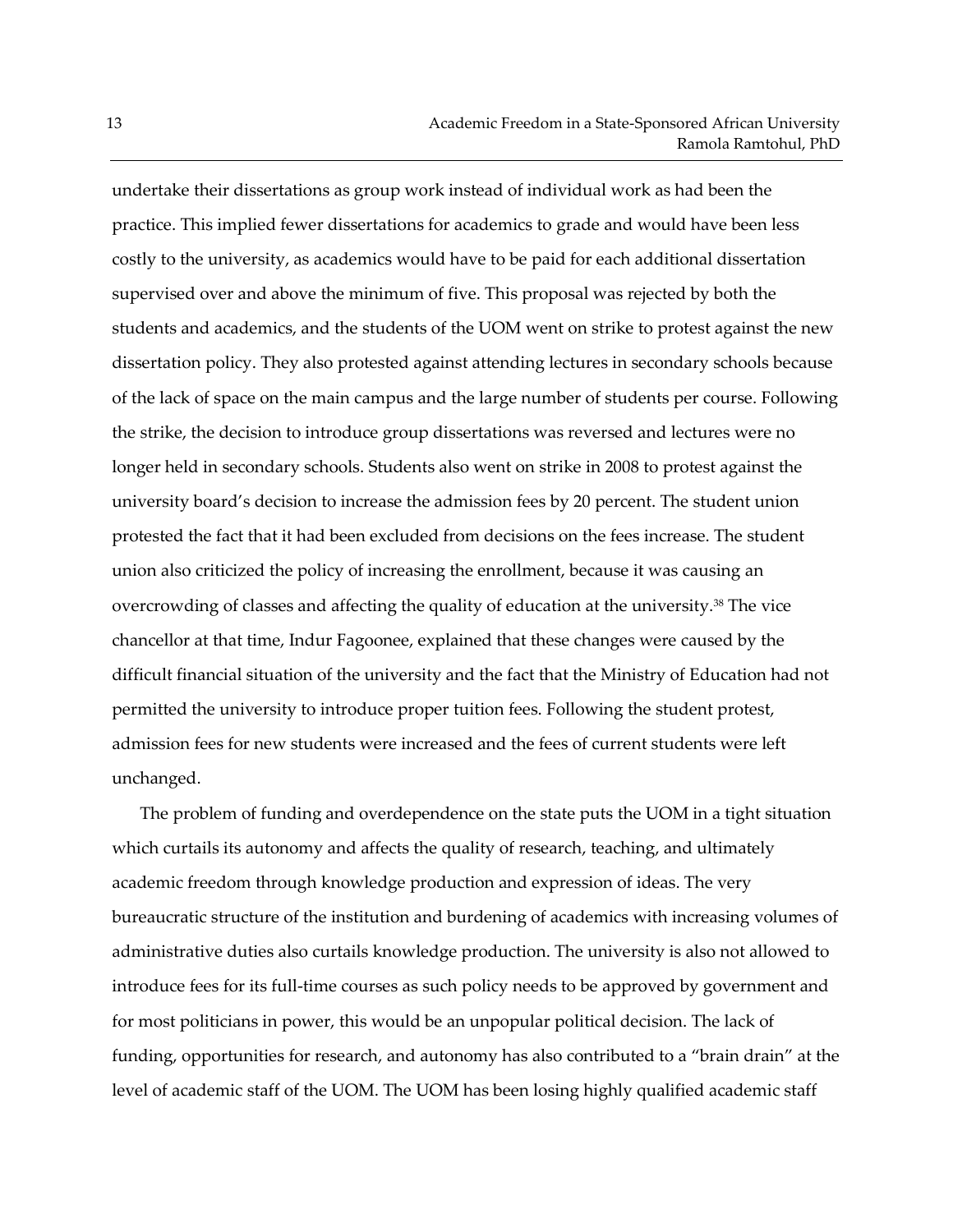who are attracted by better job prospects at overseas universities. Yet, the events at this institution show that decisions and policies can be reversed following staff and student protest, and that rights and the rule of law are largely respected in the country. Also, there is no evidence of any student or staff member being reprimanded for having spoken against the austere budgetary measures adopted by the UOM. Hence, although academic freedom is threatened by lack of funds, overdependence on state funding, bureaucracy, and heavy administrative duties for academics, yet, academics and students at the UOM can still exercise their freedom to protest given the context of democracy and rule of law in Mauritius. The threat level experienced by academics and students in Mauritius is much lower than on the African continent.

The University of Mauritius officially endorses the practice of academic freedom. The registrar states that the "University of Mauritius has always recognized and upheld academic freedom as a fundamental right of all academics." <sup>39</sup> The principle of academic freedom became a public issue in May 2009 when UMASU spoke out against the previous vice chancellor, Professor I. Fagoonee, who had forwarded a circular sent by the Ministry of Education to academics. This circular targeted public officers and required them to consult their superiors before speaking to the press. Academics were annoyed by the fact that the vice chancellor had endorsed the circular by sending it to them when it was addressed to public officers, and especially by the following comments of the vice chancellor in his email:

It is always safe to seek advice prior to making statements to the press on matters that can be perceived as potential embarrassment to the government and our institution. Moreover, the contents of the circular also violated the principle of academic freedom, as it prevented members from speaking to the press. The circular stated the following:

It has been observed that of late some public officers have been making unauthorised statements to the written and spoken press, causing embarrassment to government. Public officers are strongly advised to refrain from making any statement to the written or spoken press except as provided by the personnel management manual.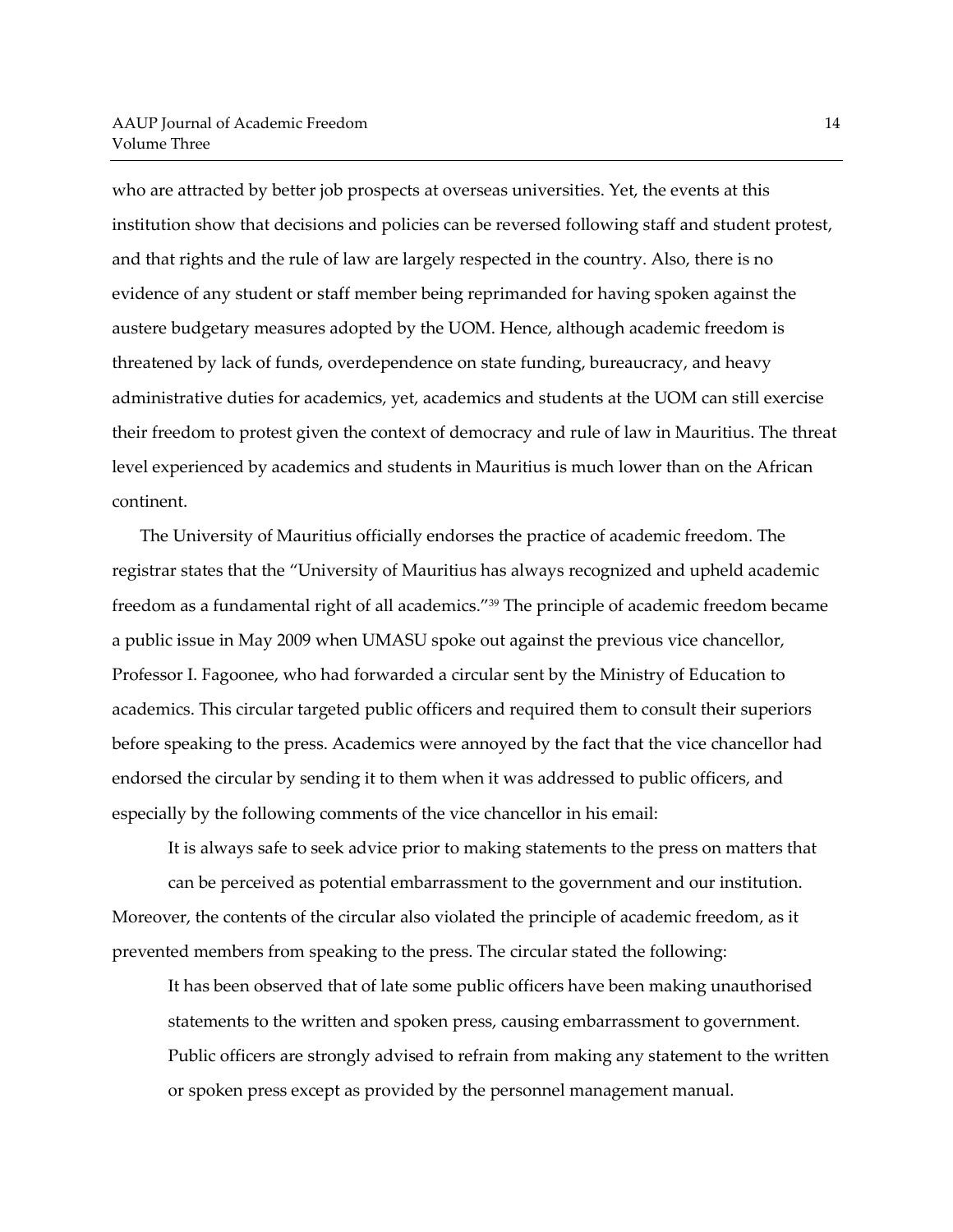In an interview given to the press on this issue, the former vice chancellor stated that while members of academic staff were free to speak to the press, they should not compromise government policy or the policy of the university.<sup>40</sup> Some members of UMASU spoke to the prime minister on this issue and the matter was taken up in parliament. The vice chancellor was forced to step down and take early retirement following this episode. A vice chancellor of a university stepping down in the name of academic freedom is no small feat, yet what is interesting in the Mauritian case is that the circular which threatened academic freedom at the UOM had been sent by the state and it was the state which ultimately put pressure on the vice chancellor to step down. The latter appears to have been a scapegoat in this whole debate as the government officially and publicly endorses the practice of academic freedom in all tertiary education institutions in the country but still implicitly tries to exercise some form control on the activities of the university. The state therefore still exercises subtle and hidden control on the UOM, which ultimately affects academic freedom at this institution.

#### Academic freedom: The Voices of Academics at the University of Mauritius

This section gives a voice to a sample of senior academics from the faculty of social studies and humanities at the UOM. Through semi-structured interviews, I document and analyze their understanding and experience of academic freedom. Academics interviewed include: Ibrahim Koodoruth (senior lecturer in sociology), Dr. Roukaya Kasenally (senior lecturer in media and communication), Dr. Chandan Jankee (associate professor in economics), and Dr. Uma Bhowon (associate professor in psychology).

The basic understanding of academic freedom, according to the interviewed academics, pertains to having the liberty to do what one wants to do, including speaking to the press. According to Dr. Kasenally, academic freedom should enable a culture of debate and exchange, which is fundamental to democracy. Dr. Kasenally believes that academics are agents of change and have a moral responsibility to drive change. There is a need to build a scholarly community which will link people and bring out a number of issues which have previously been hidden.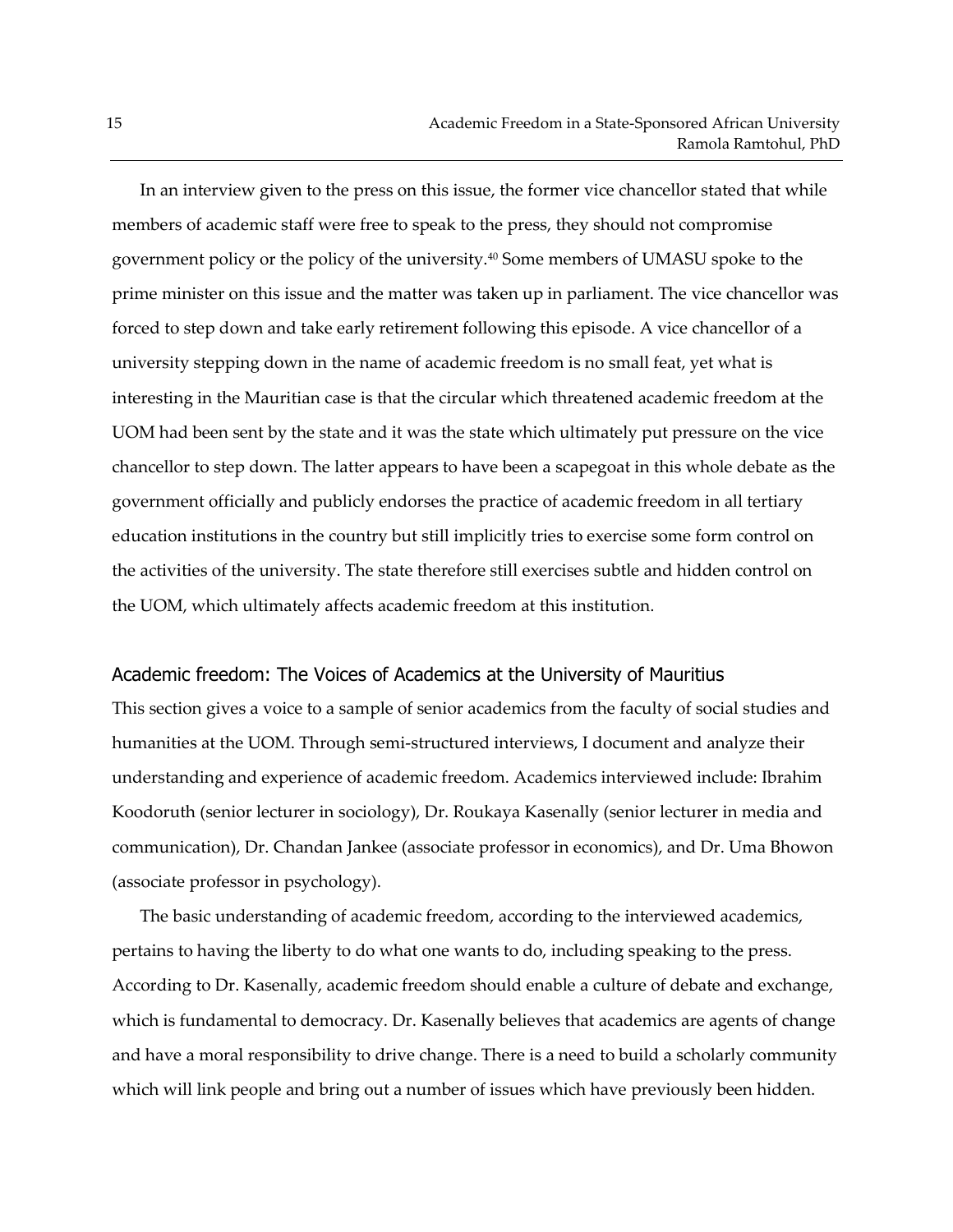Academics have a fundamental role to play as public intellectuals, to engage other groups, and to understand and to act as a watchdog for democracy by instituting checks and balances through debate. Moreover, Dr. Kasenally talks about academics having a moral obligation to bring to the limelight issues and the need for academics to take strong positions on these issues. This would introduce a formative approach to students' minds. Given that her father had been a professor at the University of Mauritius, she notes that in the 1970s and early 1980s, the UOM was at the forefront of debates, including on ethanol and sugar technology. However, from the 1990s, the University has shied away from controversial debates. Associate Professor Jankee and Dr. Kasenally both mention the right of academics to engage in politics which was removed in 1986, as a curtailment of academic freedom. Academics are no longer allowed to engage in politics, whereas they form the pool of potential policy makers. Academics are not consulted and their voices are not factored into public policy as they are not part of the public sphere.

Associate Professor Jankee states that academic freedom is a buzz word and not something academics at the UOM really enjoy. The freedom to speak carries a high level of risk. Consequently, the tendency has been for most academics not to criticize government policy or the government. There is a feeling that this will carry repercussions as those in power do not like to be criticized. This culture of fear and silence is confirmed by Associate Professor Bhowon and Dr. Kasenally. Academics at the UOM are not encouraged to express their ideas and views, especially if these are very different from those of management or government. Academics can be penalized for expressing their ideas freely, and this has happened in the past, as in the case of a senior academic of social studies and humanities who had stated on television that there was no real research culture at the UOM and was reprimanded by the dean of her faculty for making such a statement on national television. Hence, although academics have the right to express themselves freely, in practice they are not totally free to express their opinions and views publicly. The broader political system creates restrictions on the freedom of academics such that many of them are ultimately afraid of repercussions if they express their views in public. There is an implicit culture of fear and tacit implications for academics who get involved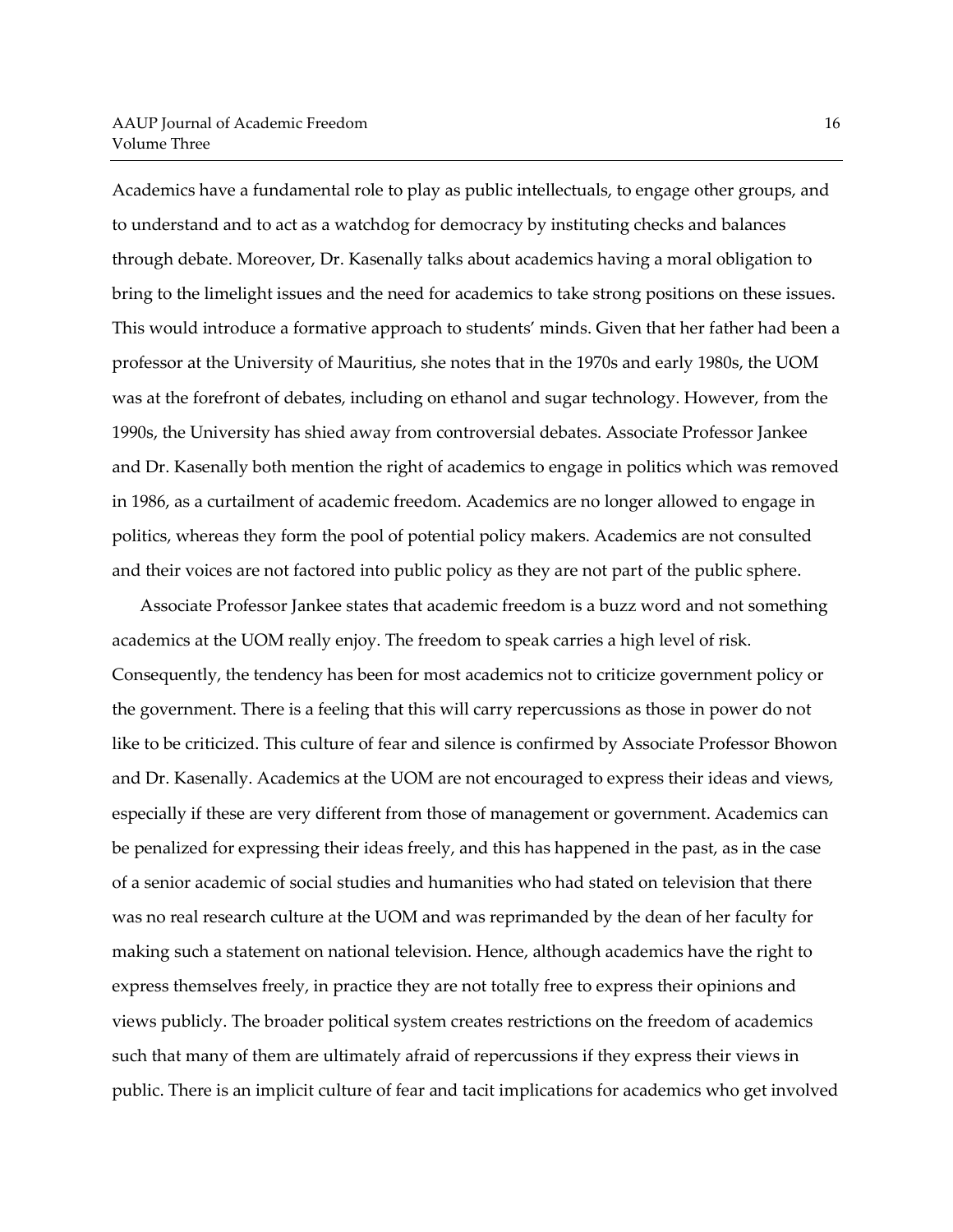in controversial debates. The academics argue that the university needs to be strong enough to support academic staff who engage in controversial debates. However, Ibrahim Koodoruth highlights the fact that a sense of responsibility is necessary to make constructive participation which will add to debate. He argues that academics need to be aware of professional ethics and bound by a code of ethics of the organization, as any professional.

Dr. Kasenally also argues that the campus is very fragmented with the result that very few common platforms for discussion and debate exist. This state of affairs inhibits the ability of academics to forge a common identity as a scholarly community. There is a need to think as one voice and push for change. She states that academics at the UOM have become bureaucrats on campus and there is no real collective involvement in the academic community. Bureaucracy has taken much of the time and energy of academics—they are overloaded with administrative work. The university is in fact imbued with red tape-ism which inhibits progress at all levels and the environment is not user-friendly. Management has adopted a hierarchical attitude, one of control, to regulate and impose criteria and directives. The email circulated by the former vice chancellor was the only explicit attempt to curb academic freedom on campus. However, a strong control mechanism from management still operates, and which constantly tries to cull the maneuvers of academics. In this context, Dr. Kasenally mentions a recent "undertaking" form circulated to academics requiring them to sign a clause of confidentiality. This, according to her, is a tacit message to academics.

The four academics interviewed also note that in Mauritius, the common understanding of academic freedom has centered on freedom of time of work, namely flexible working hours. Associate Professor Jankee mentions the fact that at one time the Ministry of Education had attempted to control academic freedom by instituting a clock-in-clock-out system. However, given that such a policy would constitute a gross violation of academic freedom and was not the practice in other universities, this was not accepted. Yet, despite the flexible working hours, academics need to spend at least a minimum amount of time at the office. According to Ibrahim Koodoruth, there has been abuse of freedom by some academics. The latter believe that they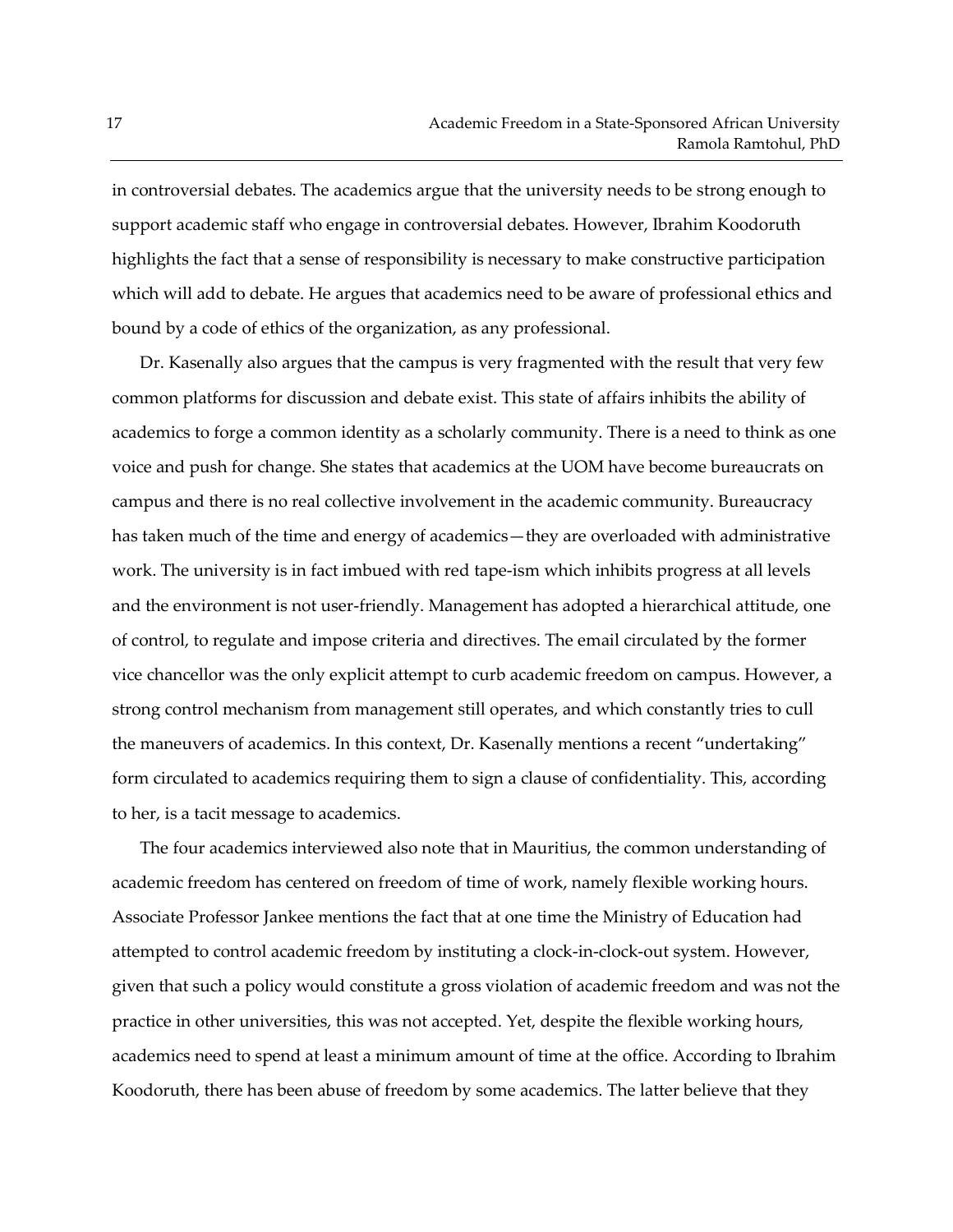have the leeway to do as they please and use the concept of academic freedom to justify their acts. The freedom given to use one's time is basically to encourage quality research and learning and not for attending to tasks that are not related to university work.

The experiences and views of the four academics interviewed highlight the fact that there are no gross violations of the rights of academics and students in at the UOM and academic freedom does exist at the institution. Yet, academic freedom is constantly under threat by the bureaucracy of the institution, the government, and lack of institutional autonomy. As such, academics are not able to publicly and freely express views which go against government policy and the university. Although there have not been cases of arrests or detention of academics, there is a fear that such actions would hinder career progress especially at the level of promotion. As such, many academics tend to avoid participating in controversial debates.

#### **Conclusion**

This paper has described and discussed the practice of academic freedom at the University of Mauritius. As one of Africa's highly established democracies, the government of Mauritius officially endorses the practice of academic freedom in the tertiary institutions of the country. However, despite the official discourse, some form of control is still exerted by the state and this paper has argued that academic freedom at the UOM is implicitly controlled and restricted by the state and bureaucratic mechanisms. This suffocates the critical voice of academics and has turned the UOM into a teaching university. Moreover, overdependence on the state for funding and the lack of institutional autonomy have also contributed to crippling the critical voice of academics at the UOM. There is a need for the university to achieve greater autonomy, and more leeway in its functioning. Nevertheless, Mauritius has not experienced any serious violations of the rights of academics or severe curtailment of academic freedom. It is rather the institutional bureaucracy and dependence on the state for funds which have, to a certain extent, restricted the freedom of academics to criticize government policy when required.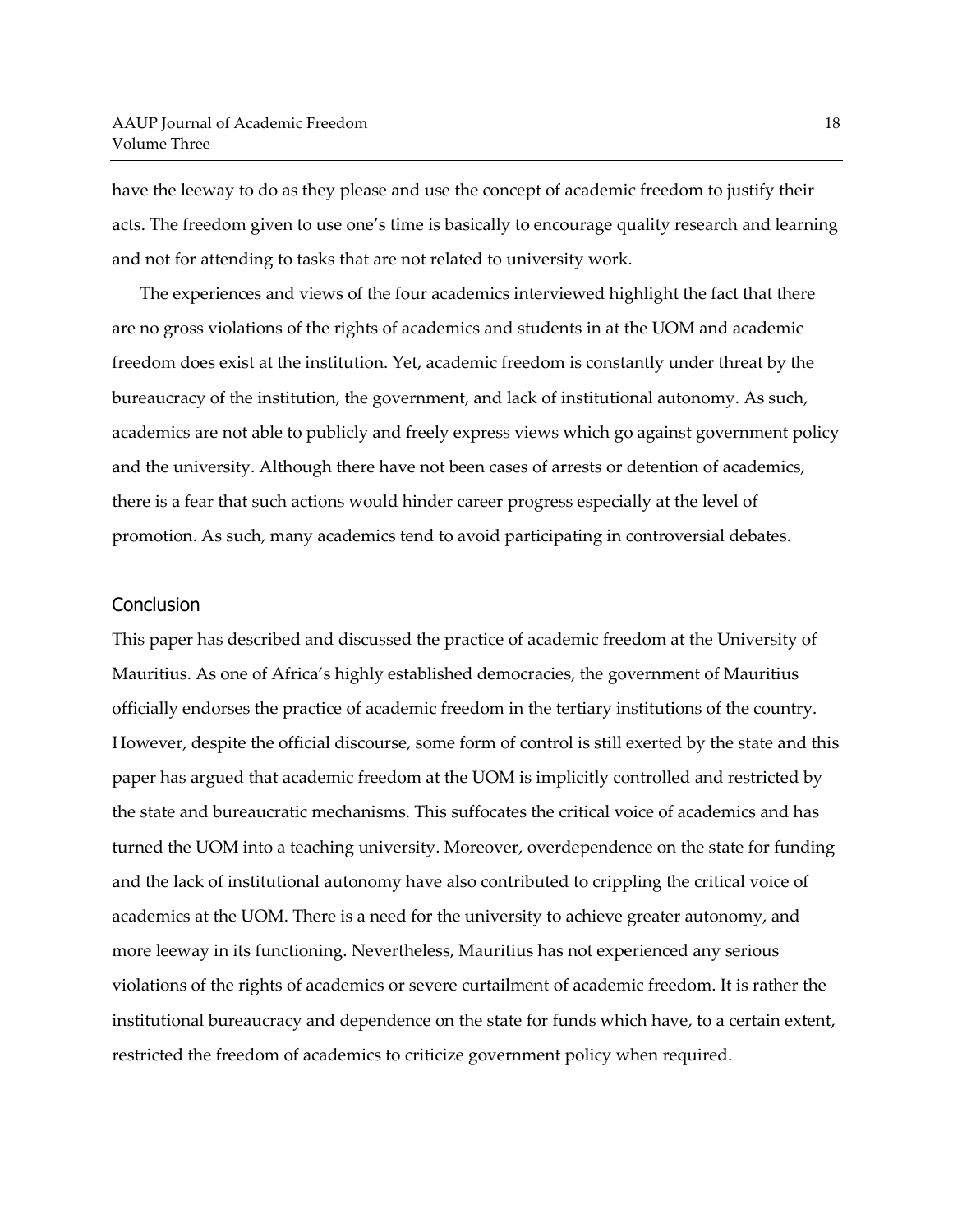*Ramola Ramtohul (PhD) is a lecturer is Sociology and Gender Studies at the University of Mauritius. Her research focuses on women's political mobilisation in multicultural contexts; globalisation, citizenship and gender as well as gender, development and governance. She is currently working on a book manuscript which focuses on women and politics in Mauritius.*

*An earlier version of this paper was presented the CODESRIA and Centre of Research in Cultural Anthropology international conference on "Academic Freedom and the Social Responsibility of Academics and Researchers in Africa: What are the new challenges?" March 9-11 2010, Oran, Algeria.*

# **Notes**

<sup>1</sup> "The Dar es Salam Declaration on Academic Freedom and Social Responsibility of Academics," 1990, http://www1.umn.edu/humanrts/africa/DARDOK.htm.

<sup>2</sup> P. T. Zeleza, "Academic Freedom in the Neo-Liberal Order: Governments, Globalization, Governance and Gender," *JHEA/RESA* 1, no. 1 (2003): 149–194.

<sup>3</sup> M. Mamdani, "Introduction: The Quest for Academic Freedom," in *Academic Freedom in Africa*, ed. M. Mamdani and M. Diouf (Dakar: Codesria, 1994).

<sup>4</sup> E. Sall, "Introduction: Engendering Academic Freedom in Africa," in *Women in Academia: Gender and Academic Freedom in Africa*, ed. E. Sall (Dakar: Codesria, 2000).

<sup>5</sup> C. Ake, "Academic Freedom and Material Base," in *Academic Freedom in Africa*, ed. M. Mamdani and M. Diouf (Dakar: Codesria, 1994); Mamdani, "Introduction," 1994; Zeleza, "Academic Freedom in the Neo-Liberal Order," 2003.

<sup>6</sup> Mamdani, "Introduction," 1994.

<sup>7</sup> Ake, "Academic Freedom and Material Base," 1994.

<sup>8</sup> A. Mama, "Towards Academic Freedom for Africa in the 21st Century" (revised draft, 2003).

<sup>9</sup> Zeleza, "Academic Freedom in the Neo-Liberal Order," 2003, 151.

<sup>10</sup> L. Andreescu, "Individual Academic Freedom and Aprofessional Acts," *Educational Theory* 59, no. 5 (December 2009): 559–78.

<sup>11</sup> M. O. Heisler, "Academic Freedom and the Freedom of Academics: Toward a Transnational Civil Society Move," *International Studies Perspectives* 8 (2007): 347–57.

<sup>12</sup> R. T. De George, *Academic Freedom and Tenure: Ethical Issues* (Lanham, MD: Rowman and Littlefield, 1997).

<sup>13</sup> A. Gutmann, *Democratic Education*, 2nd ed (Princeton, NJ: Princeton University Press, 1999).

<sup>14</sup> Andreescu, "Individual Academic Freedom," 2009.

<sup>15</sup> G. A. Olson, "The Limits of Academic Freedom," *Chronicle of Higher Education*, December 9, 2009.

<sup>16</sup> S. Tamale and J. Oloka-Onyango, "'Bitches' at the Academy: Gender and Academic Freedom in Africa," in *Women in Academia: Gender and Academic Freedom in Africa*, ed. E. Sall (Dakar: Codesria, 2000).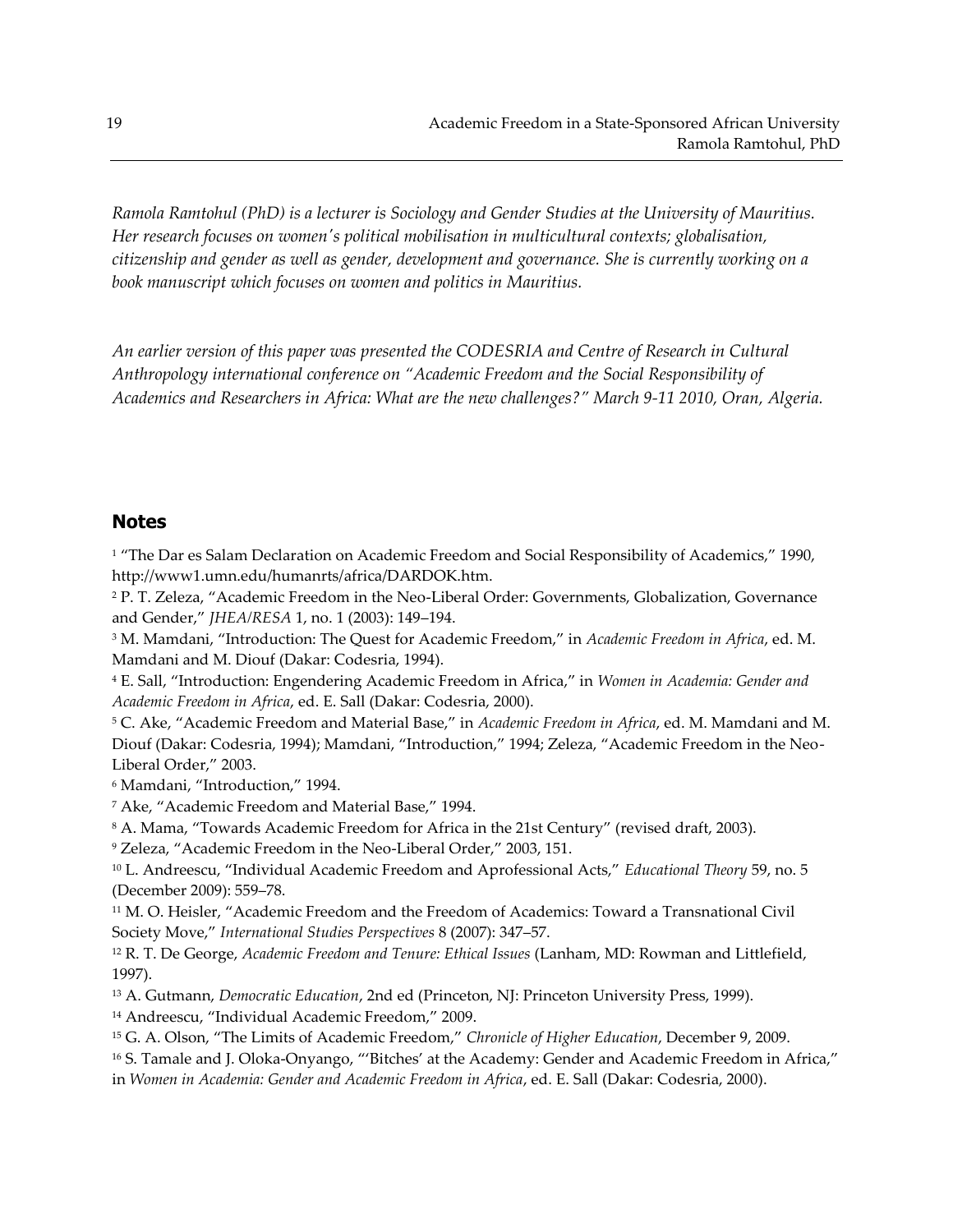<sup>17</sup> A. Arblaster, *Academic Freedom* (Harmondsworth: Penguin, 1974).

<sup>18</sup> Zeleza, "Academic Freedom in the Neo-Liberal Order," 2003, 150.

<sup>19</sup> Heisler, "Academic Freedom and the Freedom of Academics," 2007.

<sup>20</sup> Mauritian society is composed of four ethnic groups and four major religious groups, namely, the Franco-Mauritians and Creoles who are Catholic; the Indian community, Muslim and Hindu; and the small Chinese community, either Buddhist or Catholic.

<sup>21</sup> See [http://hdrstats.undp.org/en/countries/profiles/MUS.html.](http://hdrstats.undp.org/en/countries/profiles/MUS.html) The UNDP classifies countries having a HDI score of 0.800 and above as being at 'high human development' level whereas those having scores ranging from 0.500 to 0.799 are at 'medium human development' level.

<sup>22</sup> "UNDP International Human Development Indicators (Mauritius),"

[http://hdrstats.undp.org/en/countries/profiles/MUS.html.](http://hdrstats.undp.org/en/countries/profiles/MUS.html)

<sup>23</sup> According to the 2000 census, the literacy rate of the population aged twelve and above was 88.7 percent for men and 81.5 percent for women ("Mauritius: Fact File," Electoral Institute for the Sustainability of Democracy in Africa, accessed July 2006[, http://www.eisa.org.za/WEP/mau2.htm\)](http://www.eisa.org.za/WEP/mau2.htm).

<sup>24</sup> I. Alladin, *Economic Miracle in the Indian Ocean: Can Mauritius Show the Way?* (Mauritius: Editions de L'Ocean Indien, 1993); D. Brautigam, "Mauritius: Rethinking the Miracle," *Current History* (May 1999): 228–31; and D. Brautigam, "The 'Mauritius Miracle': Democracy, Institutions and Economic Policy," in *State, Conflict and Democracy in Africa,* ed. R. Joseph (Boulder: Lynne Rienner, 1999).

<sup>25</sup> Freedom House is an American civil rights organization formed in 1941 that advocates for democracy and freedom in the world. It documents and ranks freedom and democratic governance as practiced in the different countries, and it now has a global presence. Further information is available at http://www.freedomhouse.org.

<sup>26</sup> http://www.freedomhouse.org.

<sup>27</sup> These include Radio One, Top FM and Radio Plus.

<sup>28</sup> Bureau of Democracy, Human Rights and Labour, *2009 Human Rights Report: Mauritius* (Washington DC: US Department of State, 2010), http://www.state.gov/g/drl/rls/hrrpt/2009/af/135966.htm.

<sup>29</sup> Tertiary Education Commission, *Review of the Tertiary Education Sector, 2009/2010* (2010) [http://www.tec.mu/tesm\\_rvw.php.](http://www.tec.mu/tesm_rvw.php)

<sup>30</sup> The UTM became operational in September 2000 and works closely with government, business, and industry.

<sup>31</sup> The MIE was founded in 1973 and initially focussed on teacher training, education, and curriculum development.

<sup>32</sup> The MGI was established in 1970 as a joint Government of Mauritius–Government of India venture to promote education and culture, with an emphasis on Indian culture and traditions.

<sup>33</sup> The MCA, established in 1971, promotes education, arts, and science and culture through the mass media and distance education at tertiary level.

<sup>34</sup> Ministry of Education, Culture and Human Resources, "Education and Human Resources Strategy Plan 2008–2020" (draft, 2008).

<sup>35</sup> J. Manrakhan, *Autonomy and Freedom in Academe* (Rose Hill, Mauritius: Editions de L'Ocean Indien, 1991).

<sup>36</sup> R. Baichoo, S. K. Parahooo, and I. Fagoonee, "Mauritius," in *African Higher Education: An International Reference Handbook,* ed. D. Teferra and P. G. Altbach (Bloomington: Indiana University Press. 2003).